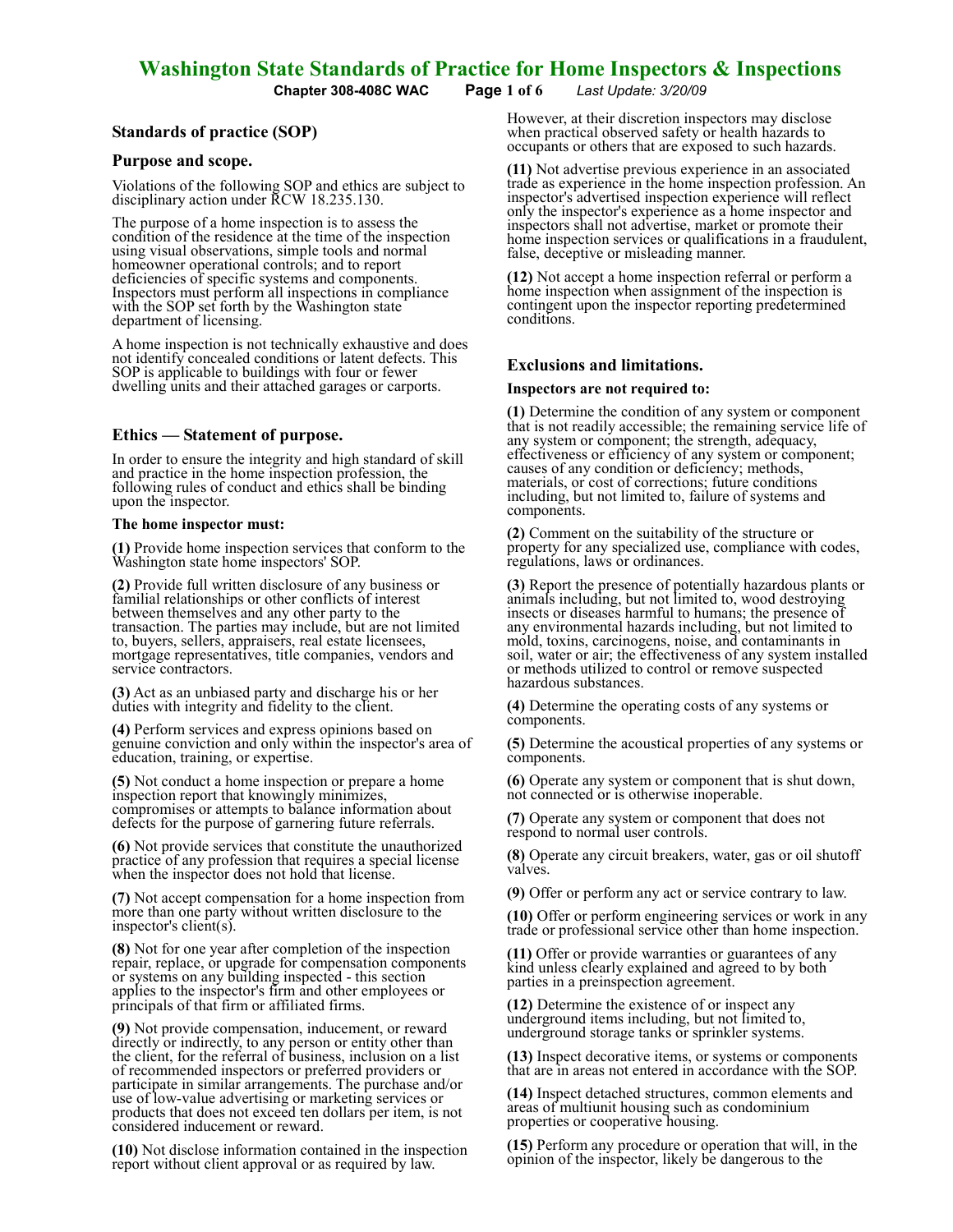Chapter 308-408C WAC Page 2 of 6 Last Update: 3/20/09

inspector or others or damage the property, its systems or components.

(16) Move suspended ceiling tiles, personal property, furniture, equipment, plants, soil, snow, ice or debris.

(17) Dismantle any system or component, except as explicitly required by the SOP.

(18) Enter flooded crawlspaces, attics that are not readily accessible, or any area that will, in the opinion of the inspector, likely be dangerous to the inspector or other persons or damage the property, its systems or components.

(19) Inspect or comment on the condition or serviceability of elevators or related equipment.

(20) Inspect or comment on the condition or serviceability of swimming pools, hot tubs, saunas, sports courts or other similar equipment or related equipment.

Inspectors are not limited from examining other systems and components or including other inspection services. Likewise, if the inspector is qualified and willing to do so, an inspector may specify the type of repairs to be made.

An inspector may exclude those systems or components that a client specifically requests not to be included in the scope of the inspection or those areas that, in the opinion of the inspector, are inaccessible due to obstructions or conditions dangerous to the inspector. When systems or components designated for inspection under this SOP are excluded, the reason the item was excluded will be reported.

## Recordkeeping.

The inspector is required to maintain the following records for a period of three years:

(1) Preinspection agreements signed by the client and the home inspector for all home inspections.

(2) Home inspection reports.

(3) Timesheets or similar documentation used to establish proof of field training, when supervising a home inspector applicant/candidate.

## Contracts.

A preinspection agreement is mandatory and as a minimum must contain or state:

(1) Address of property.

(2) Home inspector compensation.

(3) General description of what the home inspector will and will not inspect. That description will include all items that the Washington state SOP requires to be inspected.

(4) A statement that the inspection does not include investigation of mold, asbestos, lead paint, water, soil, air quality or other environmental issues unless agreed to in writing in the preinspection agreement.

## Procedures.

## A home inspector must:

(1) Provide a copy of the preinspection agreement to the client prior to the inspection unless prevented by circumstances from doing so.

(2) Provide the client a copy of the home inspection report according to the terms of the preinspection agreement.

(3) Return client's money related to a home inspection report when ordered to do so by a court.

## Structure.

An inspection of the structure will include the visible foundation; floor framing; roof framing and decking; other support and substructure/superstructure components; stairs; ventilation (when applicable); and exposed concrete slabs in garages and habitable areas.

## (1) The inspector will:

• Describe the type of building materials comprising the major structural components.

• Enter and traverse attics and subfloor crawlspaces.

## • Inspect

(a) The condition and serviceability of visible, exposed foundations and grade slabs, walls, posts, piers, beams, joists, trusses, subfloors, chimney foundations, stairs and the visible roof structure and attic components where readily and safely accessible.

(b) Subfloor crawlspaces and basements for indications of flooding and moisture penetration.

• **Probe** a representative number of structural components where deterioration is suspected or where clear indications of possible deterioration exist. Probing is not required when probing will damage any finished surface or where no deterioration is suspected.

• Describe any deficiencies of these systems or components.

• Report all wood rot and pest-conducive conditions discovered.

• Refer all issues that are suspected to be insect related to a licensed structural pest inspector (SPI) or pest control operator (PCO) for follow up.

## (2) The inspector is not required to:

#### • Enter

(a) Subfloor crawlspaces that require excavation or have an access opening less than eighteen inches by twenty-four inches or headroom less than eighteen inches beneath floor joists and twelve inches beneath girders (beams).

(b) Any areas that are not readily accessible due to obstructions, inadequate clearances or have conditions which, in the inspector's opinion, are hazardous to the health and safety of the inspector or will cause damage to components of the home.

• Move stored items or debris or perform excavation to gain access.

## Exterior.

 An inspection of the exterior includes the visible wall coverings, trim, protective coatings and sealants, windows and doors, attached porches, decks, steps, balconies, handrails, guardrails, carports, eaves, soffits, fascias and visible exterior portions of chimneys.

## (1) The inspector will:

• Describe the exterior components visible from ground level.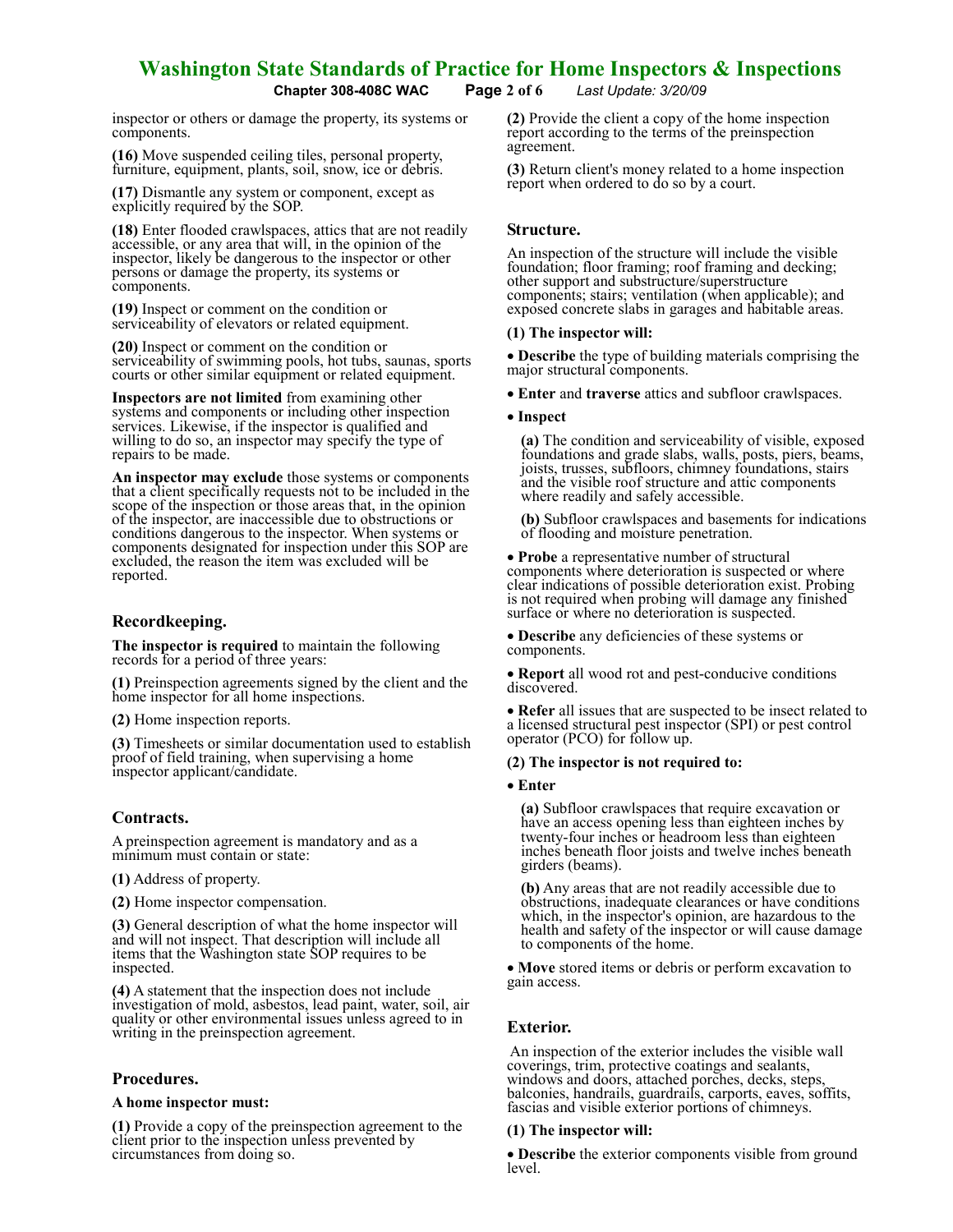Chapter 308-408C WAC Page 3 of 6 Last Update: 3/20/09

• Inspect visible wall coverings, trim, protective coatings and sealants, windows and doors, attached porches, decks, steps, balconies, handrails, guardrails, carports, eaves, soffits, fascias and visible exterior portions of chimneys.

• Probe exterior components where deterioration is suspected or where clear indications of possible deterioration exist. Probing is not required when probing will damage any finished surface or where no deterioration is suspected.

• Describe any deficiencies of these systems or components.

## (2) The inspector is not required to:

#### • Inspect

(a) Buildings, decks, patios, fences, retaining walls, and other structures detached from the dwelling.

(b) Safety type glass or the integrity of thermal window seals.

(c) Flues or verify the presence of flue liners beyond what can be safely and readily seen from the roof or the firebox of a stove or fireplace.

• Test or evaluate the operation of security locks, devices or systems.

• Enter areas beneath decks with less than five feet of clearance from the underside of joists to grade.

• Evaluate the function or condition of shutters, awnings, storm doors, storm windows, screens, and similar accessories.

## Roofs.

An inspection of the roof includes the roof covering materials; gutters and downspout systems; visible flashings; roof vents; skylights, and any other roof penetrations; and the portions of the chimneys and flues visible from the exterior.

#### (1) The inspector will:

• **Traverse** the roof to inspect it.

• Inspect the gutters and downspout systems, visible flashings, soffits and fascias, skylights, and other roof penetrations.

• Report the manner in which the roof is ventilated.

• Describe the type and general condition of roof coverings.

• Report multiple layers of roofing when visible or readily apparent.

• Describe any deficiencies of these systems or components.

#### (2) The inspector is not required to:

• Traverse a roof where, in the opinion of the inspector, doing so can damage roofing materials or be unsafe. If the roof is not traversed, the method used to inspect the roof must be reported.

• **Remove** snow, ice, debris or other material that obscures the roof surface or prevents access to the roof.

• Inspect gutter and downspout systems concealed within the structure; related underground drainage piping; and/or antennas, lightning arresters, or similar attachments.

• **Operate** powered roof ventilators.

• Predict remaining life expectancy of roof coverings.

## Plumbing system.

An inspection of the plumbing system includes visible water supply lines; visible waste/soil and vent lines; fixtures and faucets; domestic hot water system and fuel source.

#### (1) The inspector will:

(a) Describe the visible water supply and distribution piping materials; drain, waste and vent materials; water-heating equipment.

#### (b) Report

(i) The presence and functionality of sump pumps/waste ejector pumps when visible or confirm the float switch activates the pump when the sump is dry.

(ii) The presence and location of a main water shutoff valve and/or fuel shutoff valve $(s)$ , or report that they were not found.

(iii) The presence of the temperature and pressure relief (TPR) valve and associated piping.

(iv) Whether or not the water temperature was tested and state that the generally accepted safe water temperature is one hundred twenty degrees Fahrenheit.

(c) Inspect the condition of accessible and visible water supply pipes, drain/waste plumbing and the domestic hot water system when possible.

(d) Operate fixtures in order to observe functional flow.

(e) Check for functional drainage from fixtures.

(f) Describe any deficiencies of these systems or components in the inspection report.

## (2) The inspector is not required to:

(a) Operate any valves, including faucets of freestanding or built-in appliances or fixtures, if the outlet end of the valve or faucet is connected or intended to be connected to an appliance.

#### (b) Inspect

(i) Any system that is shut down or winterized.

(ii) Any plumbing components not readily accessible.

(iii) Floor drains and exterior drain systems, including but not limited to, exterior stairwell drains and driveway drains.(iv) Fire sprinkler systems.

(v) Water-conditioning equipment, including softeners and filter systems.

(vi) Private water supply systems.

(vii) Gas supply systems.

(viii) Interior components of exterior pumps or sealed sanitary waste lift systems.

(ix) Ancillary systems or components such as, but not limited to, those related to solar water heating and hot water circulation.

#### (c) Test

(i) Pressure or temperature/pressure relief valve.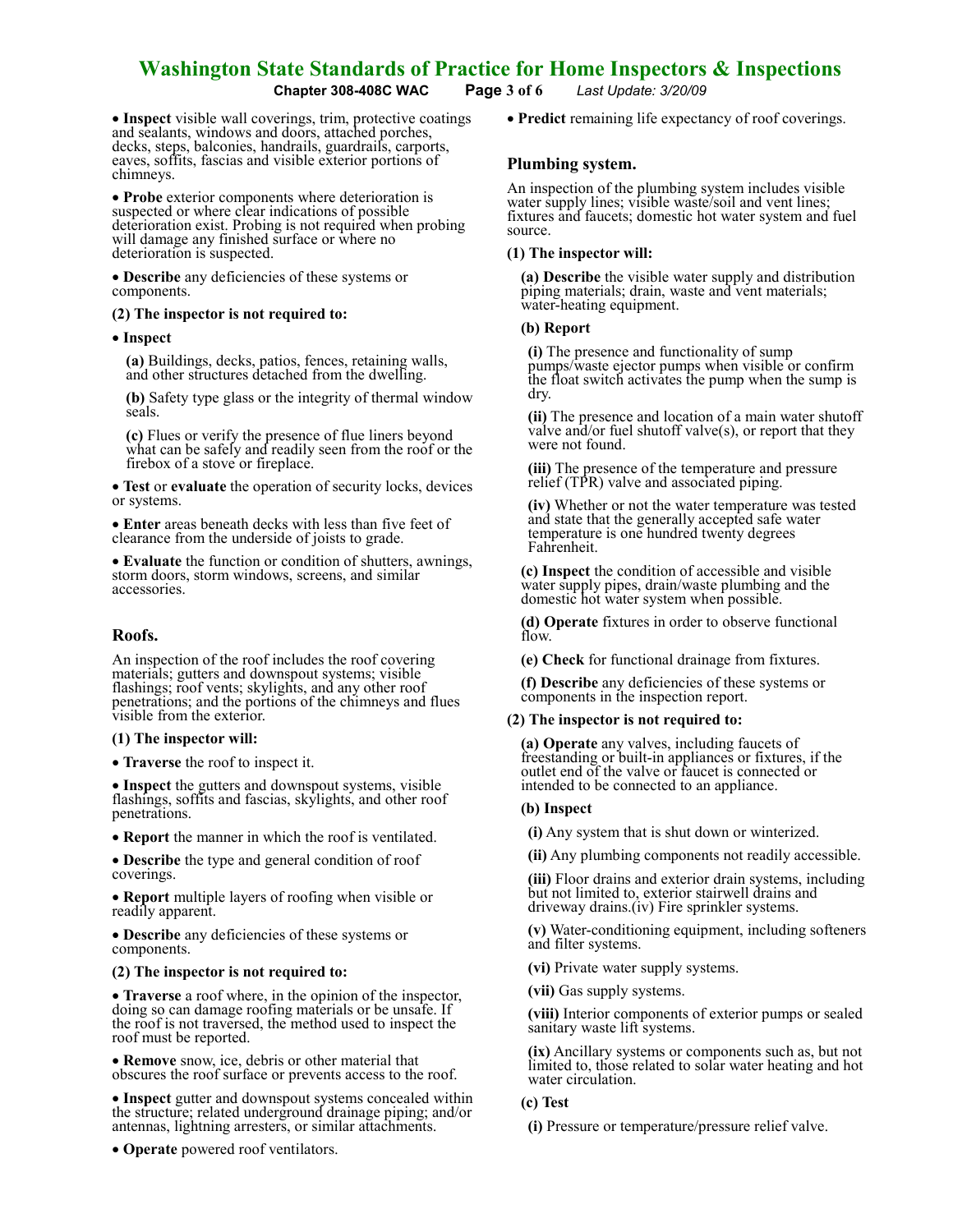## Chapter 308-408C WAC Page 4 of 6 Last Update: 3/20/09

(ii) Shower pans for leaks or use special equipment to test/scan shower or tub surrounds for moisture in surrounding substrate materials.

#### (d) Determine

(i) The potability of any water supply whether public or private.

(ii) The condition and operation of water wells and related pressure tanks and pumps.

(iii) The quantity of water from on-site water supplies.

(iv) The quality or the condition and operation of onsite sewage disposal systems such as waste ejector pumps, cesspools, septic tanks, drain fields, related underground piping, conduit, cisterns, and related equipment.

## (e) Ignite pilot lights.

## Electrical system.

The inspection of the electrical system includes the service drop through the main panel; subpanels including feeders; branch circuits, connected devices, and lighting fixtures.

#### (1) The inspector will:

(a) Describe in the report the type of primary service, whether overhead or underground, voltage, amperage, over-current protection devices (fuses or breakers) and the type of branch wiring used.

#### (b) Report

(i) The existence of a connected service-grounding conductor and service-grounding electrode when same can be determined.

(ii) When no connection to a service grounding electrode can be confirmed.

(c) Inspect the main and branch circuit conductors for proper over-current protection and condition by visual observation after removal of the readily accessible main and subelectric panel cover(s).

(d) Report, if present, solid conductor aluminum branch circuits. Include a statement in the report that solid conductor aluminum wiring may be hazardous and a licensed electrician should inspect the system to ensure it's safe.

## (e) Verify

(i) The operation of a representative number of accessible switches, receptacles and light fixtures.

(ii) The grounding and polarity of a representative number of receptacles; particularly in close proximity to plumbing fixtures or at the exterior.

(iii) Ground fault circuit interrupter (GFCI) protection and arc-fault circuit interrupter (AFCI) protection where required.

(f) Report the location of any inoperative or missing GFCI and/or AFCI devices when they are recommended by industry standards.

(g) Advise clients that homes without ground fault protection should have GFCI devices installed where recommended by industry standards.

(h) Report on any circuit breaker panel or subpanel known within the home inspection profession to have safety concerns.

(i) Describe any deficiencies of these systems or components.

## (2) The inspector is not required to:

(a) Insert any tool, probe or testing device into the main or subpanels.

(b) Activate electrical systems or branch circuits that are not energized.

(c) Operate circuit breakers, service disconnects or remove fuses.

(d) Inspect ancillary systems, including but not limited to:

(i) Timers.

(ii) Security systems.

(iii) Low voltage relays.

(iv) Smoke/heat detectors.

(v) Antennas.

(vi) Intercoms.

(vii) Electrical deicing tapes.

(viii) Lawn sprinkler wiring.

(ix) Swimming pool or spa wiring.

(x) Central vacuum systems.

(xi) Electrical equipment that's not readily accessible.

(e) Dismantle any electrical device or control, except for the removal of the deadfront covers from the main service panel and subpanels.

(f) Move any objects, furniture, or appliances to gain access to any electrical component.

(g) Test every switch, receptacle, and fixture.

(h) Remove switch and receptacle cover plates.

(i) Verify the continuity of connected service ground(s).

## Heating system.

The inspection of the heating system includes the fuel source; heating equipment; heating distribution; operating controls; flue pipes, chimneys and venting; auxiliary heating units.

## (1) The inspector will:

(a) Describe the type of fuel, heating equipment, and heating distribution systems.

(b) Operate the system using normal readily accessible control devices.

(c) Open readily accessible access panels or covers provided by the manufacturer or installer, if readily detachable.

## (d) Inspect

(i) The condition of normally operated controls and components of systems.

(ii) The condition and operation of furnaces, boilers, heat pumps, electrical central heating units and distribution systems.

(iii) Visible flue pipes and related components to ensure functional operation and proper clearance from combustibles.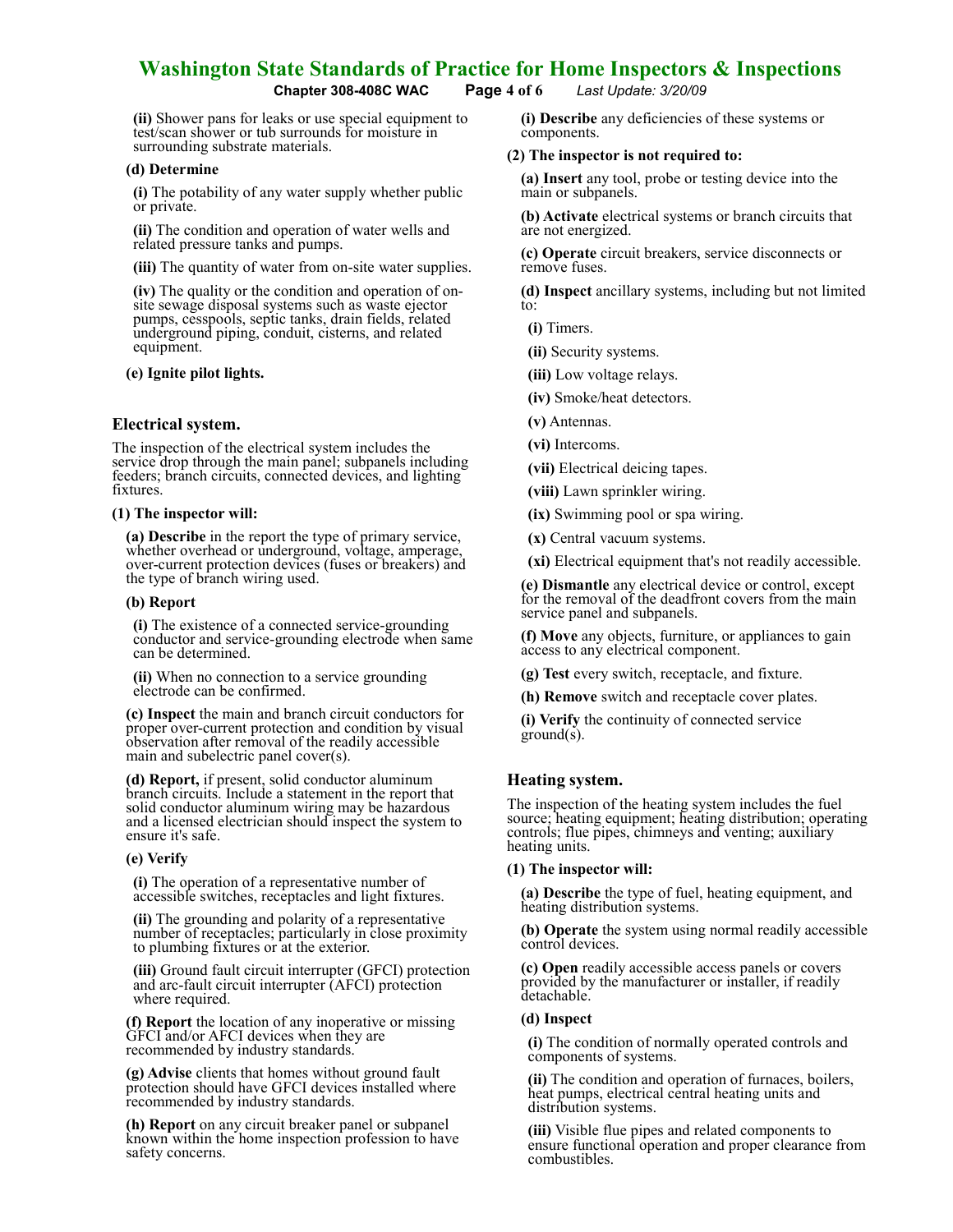(iv) Each habitable space in the home to determine whether or not there is a functioning heat source present.

(v) Spaces where fossil fuel burning heating devices are located to ensure there is air for combustion.

(vi) Electric baseboard and in-wall heaters to ensure they are functional.

(e) Report any evidence that indicates the possible presence of an underground storage tank.

(f) Describe any deficiencies of these systems or components.

#### (2) The inspector is not required to:

(a) Ignite pilot lights.

#### (b) Operate:

(i) Heating devices or systems that do not respond to normal controls or have been shut down.

(ii) Any heating system when circumstances are not conducive to safe operation or when doing so will damage the equipment.

#### (c) Inspect or evaluate

(i) Heat exchangers concealed inside furnaces and bóilers.

(ii) Any heating equipment that is not readily accessible.

(iii) The interior of chimneys and flues.

(iv) Installed heating system accessories, such as humidifiers, air purifiers, motorized dampers, heat reclaimers; solar heating systems; or concealed distribution systems.

(d) Remove covers or panels that are not readily accessible or removable.

(e) Dismantle any equipment, controls, or gauges except readily identifiable access covers designed to be removed by users.

(f) Evaluate whether the type of material used to insulate pipes, ducts, jackets and boilers is a health hazard.

#### (g) Determine:

(i) The capacity, adequacy, or efficiency of a heating system.

(ii) Determine adequacy of combustion air.

(h) Evaluate thermostats or controls other than to confirm that they actually turn a system on or off.

## Air conditioning systems.

The inspection of the air conditioning system includes the cooling equipment; cooling distribution equipment and the operating controls.

#### (1) The inspector will:

(a) Describe the central air conditioning system and energy sources.

(b) Operate the system using normal control devices and measure and record temperature differential.

(c) Open readily accessible access panels or covers provided by the manufacturer or installer.

Chapter 308-408C WAC Page 5 of 6 Last Update: 3/20/09

(d) Inspect the condition of controls and operative components of the complete system; conditions permitting.

(e) Describe any deficiencies of these systems or components in the inspection report.

#### (2) The inspector is not required to:

(a) Activate cooling systems that have been shut down.

#### (b) Inspect

(i) Gas-fired refrigeration systems.

(ii) Evaporative coolers.

(iii) Wall or window-mounted air-conditioning units.

(iv) The system for refrigerant leaks.

(c) Check the coolant pressure/charge.

(d) Determine the efficiency, or adequacy of the system.

(e) Operate cooling system components if the exterior temperature is below sixty degrees Fahrenheit or when other circumstances are not conducive to safe operation or when doing so might damage the equipment.

(f) Remove covers or panels that are not readily accessible.

(g) Dismantle any equipment, controls, or gauges except readily identifiable access covers designed to be removed by users.

(h) Determine how much current the unit is drawing.

(i) Evaluate digital-type thermostats or controls.

## Interiors.

The inspection of the interior includes the walls, ceilings, floors, windows, and doors; steps, stairways, balconies and railings.

#### (1) The inspector will:

(a) Verify that steps, handrails, guardrails, stairways and landings are installed wherever necessary and report when they are missing or in need of repair and report when baluster spacing exceeds four inches.

#### (b) Inspect

(i) The overall general condition of cabinets and countertops.

(ii) Caulking and grout at kitchen and bathroom counters.

(iii) The interior walls, ceilings, and floors for indicators of concealed structural deficiencies, water infiltration or major damage.

(iv) The condition and operation of a representative number of windows and doors.

(c) Comment on the presence or absence of smoke detectors.

(d) Describe any non cosmetic deficiencies of these systems or components.

#### (2) The inspector is not required to:

(a) Report on cosmetic conditions related to the condition of interior components.

(b) Verify whether all walls, floors, ceilings, doorways, cabinets and window openings are square, straight, level or plumb.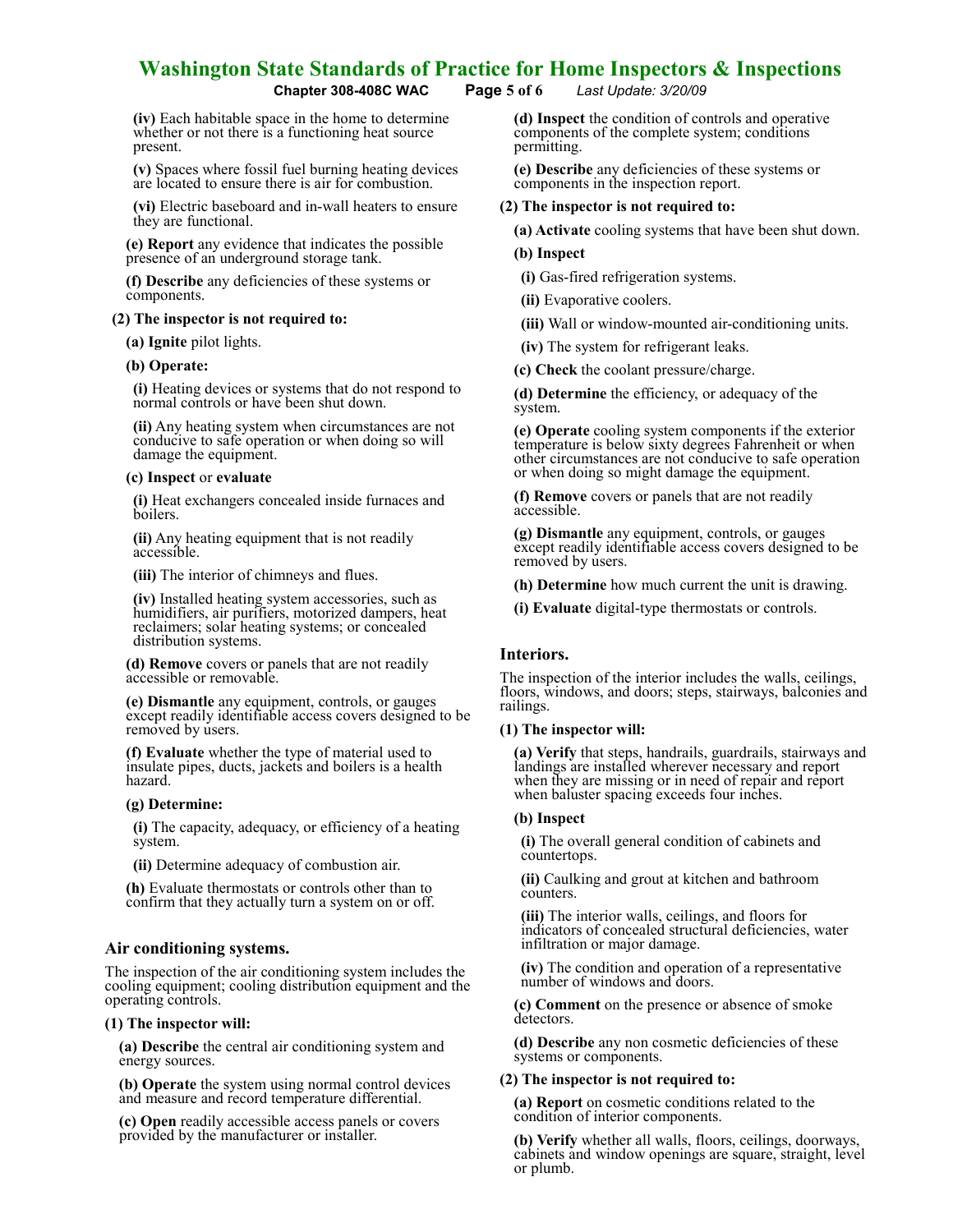Chapter 308-408C WAC Page 6 of 6 Last Update: 3/20/09

#### Insulation and ventilation.

The inspection of the insulation and ventilation includes the type and condition of the insulation and ventilation in viewable unfinished attics and subgrade areas as well as the installed mechanical ventilation systems.

#### (1) The inspector will:

• Inspect the insulation, ventilation and installed mechanical systems in viewable and accessible attics and unfinished subfloor areas.

• Describe the type of insulation in viewable and accessible unconditioned spaces.

• **Report** missing or inadequate vapor barriers in subfloor crawlspaces with earth floors.

• Report the absence of insulation at the interface between conditioned and unconditioned spaces where visible.

• Report the absence of insulation on heating system ductwork and supply plumbing in unconditioned spaces.

• Describe any deficiencies of these systems or components.

#### (2) The inspector is not required to:

• Determine the presence, extent, and type of insulation and vapor barriers concealed in the exterior walls.

• Determine the thickness or R-value of insulation above the ceiling, in the walls or below the floors.

## Fireplaces and stoves.

Includes solid fuel and gas fireplaces, stoves, dampers, fireboxes and hearths.

#### (1) The inspector will:

- Describe fireplaces and stoves.
- Inspect dampers, fireboxes and hearths.

• Describe any deficiencies of these systems or components.

## (2) The inspector is not required to:

• Inspect flues and verify the presence of flue liners beyond what can be safely and readily seen from the roof or the firebox of a stove or fireplace.

- Ignite fires in a fireplace or stove.
- Determine the adequacy of draft.
- Perform a chimney smoke test.

• Inspect any solid fuel device being operated at the time of the inspection.

• Evaluate the installation or adequacy of fireplace inserts.

• Evaluate modifications to a fireplace, stove, or chimney.

• Dismantle fireplaces or stoves to inspect fireboxes or remove rain caps to inspect chimney flues.

## Site.

The inspection of the site includes the building perimeter, land grade, and water drainage directly adjacent to the foundation; trees and vegetation that adversely affect the structure; walks, grade steps, driveways, patios, and retaining walls contiguous with the structure.

## (1) The inspector will:

(a) Describe the material used for driveways, walkways, patios and other flatwork around the home.

#### (b) Inspect

(i) For serviceability of the driveways, steps, walkways, patios, flatwork and retaining walls contiguous with the structure.

(ii) For proper grading and drainage slope.

(iii) Vegetation in close proximity to the home.

(c) Describe any deficiencies of these systems or components.

#### (2) The inspector is not required to:

• Inspect fences, privacy walls or retaining walls that are not contiguous with the structure.

• **Report** the condition of soil, trees, shrubs or vegetation unless they adversely affect the structure.

• Evaluate hydrological or geological conditions.

• Determine the adequacy of bulkheads, seawalls, breakwalls, and docks.

## Attached garages or carports.

The inspection of attached garages and carports includes their framing, siding, roof, doors, windows, and installed electrical/mechanical systems pertaining to the operation of the home.

#### (1) The inspector will:

• Inspect the condition and function of the overhead garage doors and associated hardware.

• Test the function of the garage door openers, their autoreverse systems and secondary entrapment devices (photoelectric and edge sensors) when present.

• Inspect the condition and installation of any pedestrian doors.

• Inspect fire separation between the house and garage when applicable.

• Report as a fire hazard the presence of any ignition source (gas and electric water heaters, electrical receptacles, electronic air cleaners, motors of installed appliances, etc.) that is within eighteen inches of the garage floor.

• Describe any deficiencies of these systems or components.

## (2) The inspector is not required to:

• Determine whether or not a solid core pedestrian door that is not labeled is fire rated.

• Verify the functionality of garage door opener remote controls.

• Move vehicles or personal property.

• Operate any equipment unless otherwise addressed in the SOP.

The above has been copied and reformatted for convenience. The original can be found at… http://apps.leg.wa.gov/WAC/default.aspx?cite=308- 408C&full=true